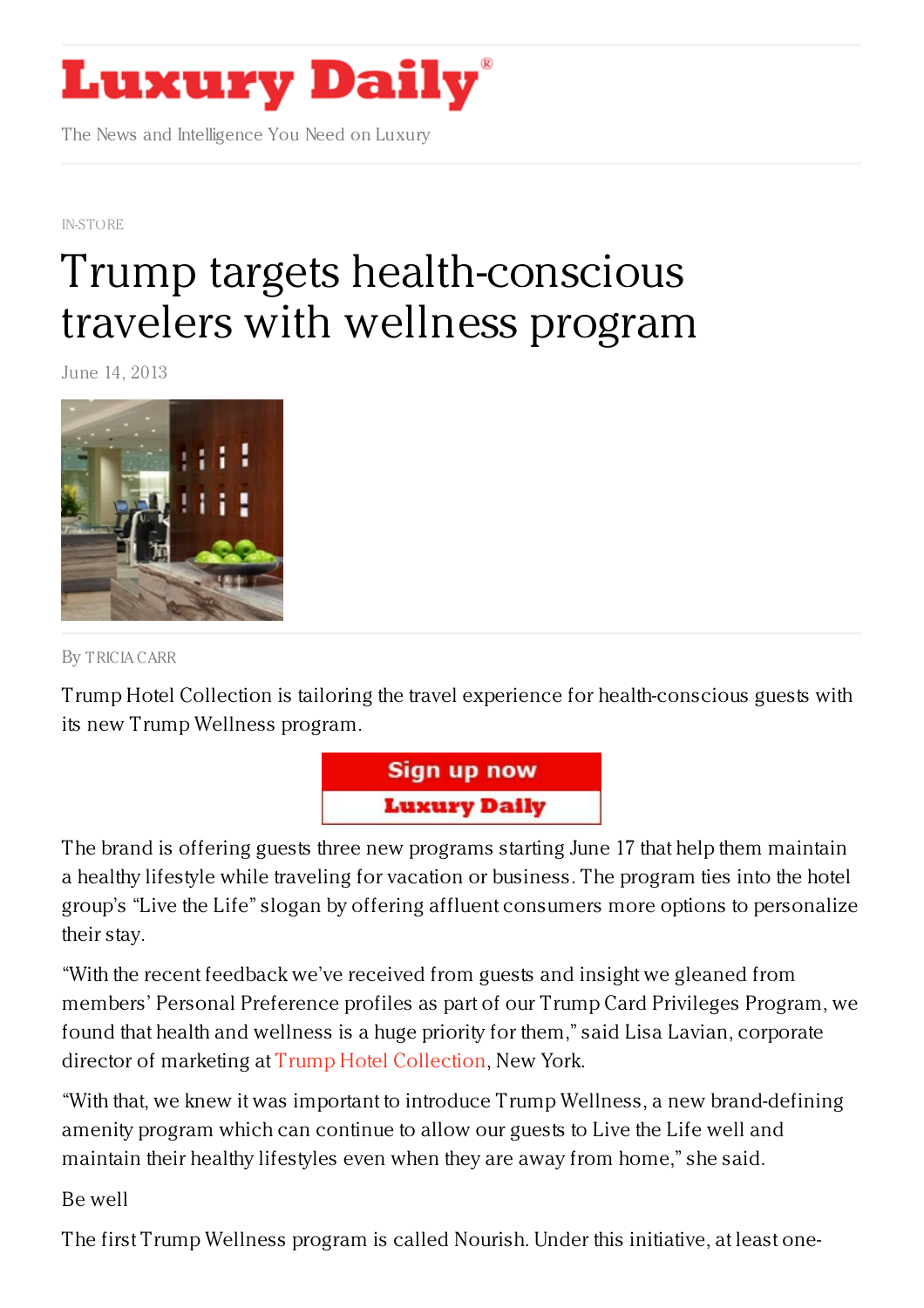third of the culinary options at each of Trump's hotels will fall into the "health food" category.

The in-room dining menu will include new options such as vegan, gluten-free and organic items. These additions will be accompanied by nutrition facts.

There will also be a new Healthy Kids Menu for breakfast, lunch and dinner.

The in-room minibars will be now offer healthier snacks as well.

For Nourish, Trump's culinary staff partnered with organic-certifying companies to create the new menu items with certified-organic, locally sourced ingredients.

The second part of Trump Wellness is Quick Bites, an express in-room menu of healthy options that can be delivered in 15 minutes or less.

The third part of the program is the exercise portion called Travel Fit.



Health club at Trump Hotel Central Park, New York

Workout equipment such as yoga mats, stretch bands and weights will be available to guests for use in-room.

In partnership with fitness apparel and footwear brand Under Armour, guests will be provided with workout gear.

Pre-loaded iPod Shuffles will also be available according to each guest's music preferences as specified on their Trump Card Privileges Program profile.

In on-site fitness centers, Trump is providing exclusive training cards with simple workouts in partnership with Technogym.

Lastly, each hotel will provide maps of local running paths that have been designed by the property.

Trump is raising awareness for its new three-part wellness program with on-site marketing as well as digital activations and CRM efforts.

The luxury of health

Other luxury hotels are helping guests stick to their health and exercise regimens while